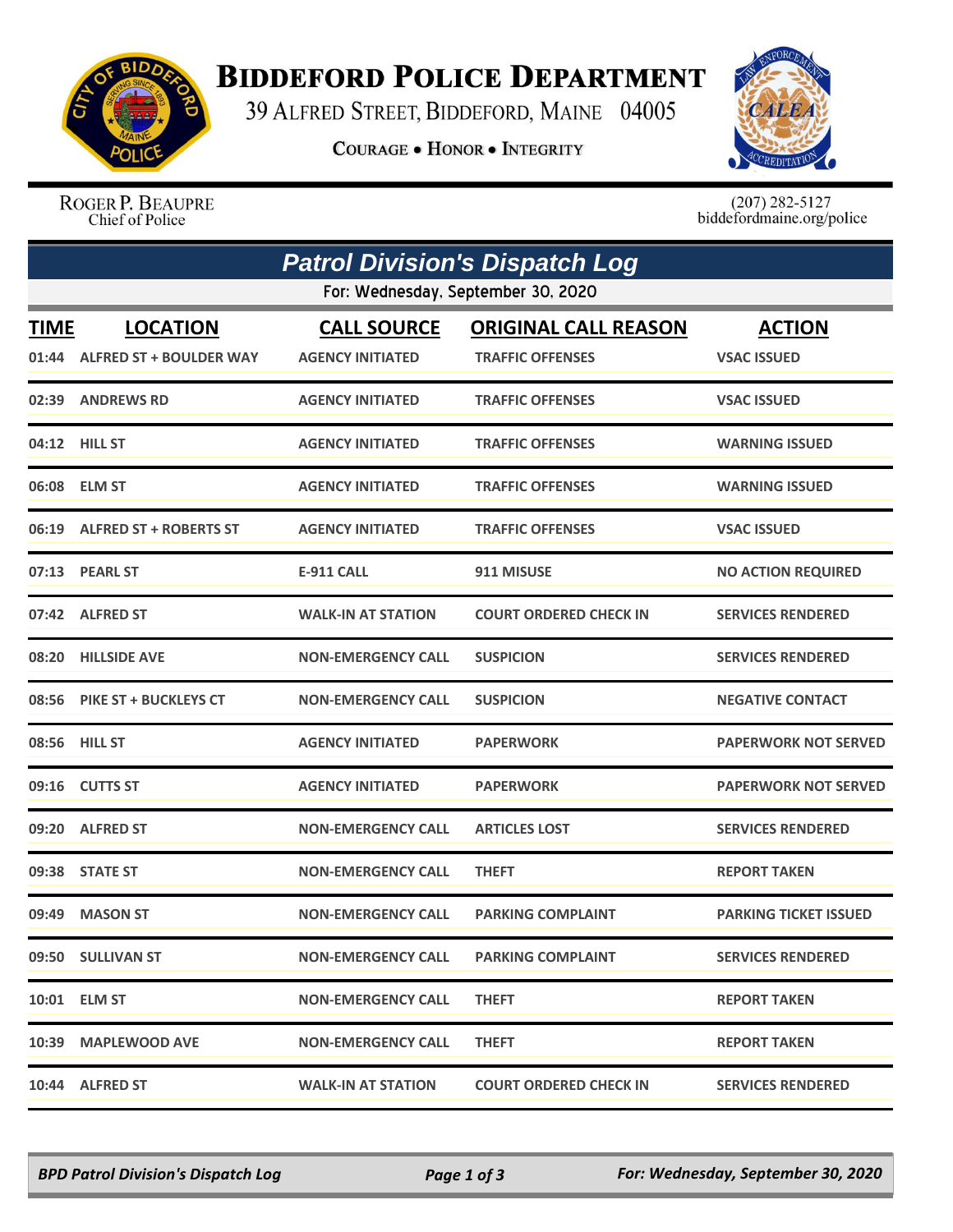| <b>TIME</b> | <b>LOCATION</b>                                                                                                                                                                                                                                                                 | <b>CALL SOURCE</b>        | <b>ORIGINAL CALL REASON</b>      | <b>ACTION</b>             |  |  |
|-------------|---------------------------------------------------------------------------------------------------------------------------------------------------------------------------------------------------------------------------------------------------------------------------------|---------------------------|----------------------------------|---------------------------|--|--|
|             | <b>10:45 MAIN ST</b>                                                                                                                                                                                                                                                            | <b>E-911 CALL</b>         | 911 MISUSE                       | <b>SERVICES RENDERED</b>  |  |  |
|             | 11:02 HILL ST                                                                                                                                                                                                                                                                   | <b>AGENCY INITIATED</b>   | <b>TRAFFIC OFFENSES</b>          | <b>VSAC ISSUED</b>        |  |  |
|             | 11:04 ELM ST                                                                                                                                                                                                                                                                    | <b>E-911 CALL</b>         | 911 MISUSE                       | <b>DISPATCH HANDLED</b>   |  |  |
|             | <b>11:22 HILL ST</b>                                                                                                                                                                                                                                                            | <b>AGENCY INITIATED</b>   | <b>TRAFFIC OFFENSES</b>          | <b>VSAC ISSUED</b>        |  |  |
|             | 11:28 ALFRED ST + BIDDEFORD GATEW NON-EMERGENCY CALL                                                                                                                                                                                                                            |                           | <b>TRAFFIC SIGNALS</b>           | <b>SERVICES RENDERED</b>  |  |  |
|             | 12:13 FORTUNES ROCKS RD                                                                                                                                                                                                                                                         | <b>NON-EMERGENCY CALL</b> | <b>BURGLARY</b>                  | <b>NO ACTION REQUIRED</b> |  |  |
|             | <b>12:44 MAIN ST</b>                                                                                                                                                                                                                                                            | <b>E-911 CALL</b>         | 911 MISUSE                       | <b>SERVICES RENDERED</b>  |  |  |
|             | 13:25 ALFRED ST                                                                                                                                                                                                                                                                 | <b>AGENCY INITIATED</b>   | <b>TRAFFIC OFFENSES</b>          | <b>WARNING ISSUED</b>     |  |  |
|             | 13:44 WEST ST                                                                                                                                                                                                                                                                   | <b>AGENCY INITIATED</b>   | <b>TRAFFIC OFFENSES</b>          | <b>VSAC ISSUED</b>        |  |  |
|             | 13:48 NEWTOWN RD                                                                                                                                                                                                                                                                | <b>NON-EMERGENCY CALL</b> | <b>PAPERWORK</b>                 | <b>SERVICES RENDERED</b>  |  |  |
|             | <b>13:54 MAIN ST</b>                                                                                                                                                                                                                                                            | <b>NON-EMERGENCY CALL</b> | <b>SUSPICION</b>                 | <b>SERVICES RENDERED</b>  |  |  |
|             | 14:04 HILL ST                                                                                                                                                                                                                                                                   | <b>AGENCY INITIATED</b>   | <b>TRAFFIC OFFENSES</b>          | <b>WARNING ISSUED</b>     |  |  |
|             | 14:15 HILL ST                                                                                                                                                                                                                                                                   | <b>AGENCY INITIATED</b>   | <b>TRAFFIC OFFENSES</b>          | <b>VSAC ISSUED</b>        |  |  |
|             | 14:19 WENTWORTH ST                                                                                                                                                                                                                                                              | <b>E-911 CALL</b>         | 911 MISUSE                       | <b>SERVICES RENDERED</b>  |  |  |
|             | 14:43 MAIN ST + MAPLEWOOD AVE                                                                                                                                                                                                                                                   | <b>AGENCY INITIATED</b>   | <b>ANIMAL COMPLAINT</b>          | <b>SERVICES RENDERED</b>  |  |  |
|             | 14:44 GREEN ST                                                                                                                                                                                                                                                                  | <b>NON-EMERGENCY CALL</b> | <b>PARKING COMPLAINT</b>         | <b>SERVICES RENDERED</b>  |  |  |
| 14:58       | <b>BOULDER WAY</b><br><b>NON-EMERGENCY CALL</b><br><b>SHOPLIFTING</b><br><b>SUMMONS ISSUED</b><br>OFFENDER: CHANTELLE MARIE JARRETT  AGE: 27  RESIDENT OF: SACO, ME<br>CHARGE: THEFT BY UNAUTHORIZED TAKING OR TRANSFER - SHOPLIFTING<br>CHARGE: VIOLATING CONDITION OF RELEASE |                           |                                  |                           |  |  |
|             | 15:04 GUINEA RD + MEETINGHOUSE R NON-EMERGENCY CALL                                                                                                                                                                                                                             |                           | <b>ANIMAL COMPLAINT</b>          | <b>NEGATIVE CONTACT</b>   |  |  |
|             | 15:51 ALFRED ST + PRECOURT ST                                                                                                                                                                                                                                                   | <b>NON-EMERGENCY CALL</b> | <b>TRAFFIC LIGHT MALFUNCTION</b> | <b>SERVICES RENDERED</b>  |  |  |
|             | 16:05 ALFRED ST + GRAHAM ST                                                                                                                                                                                                                                                     | <b>AGENCY INITIATED</b>   | <b>TRAFFIC OFFENSES</b>          | <b>WARNING ISSUED</b>     |  |  |
|             | 16:42 ALFRED ST                                                                                                                                                                                                                                                                 | <b>AGENCY INITIATED</b>   | <b>PAPERWORK</b>                 | <b>NEGATIVE CONTACT</b>   |  |  |
|             | 16:45 BACON ST                                                                                                                                                                                                                                                                  | <b>E-911 CALL</b>         | <b>ASSAULT</b>                   | <b>SERVICES RENDERED</b>  |  |  |
|             | 17:01 BALD AVE                                                                                                                                                                                                                                                                  | <b>E-911 CALL</b>         | 911 MISUSE                       | <b>SERVICES RENDERED</b>  |  |  |
|             |                                                                                                                                                                                                                                                                                 |                           |                                  |                           |  |  |